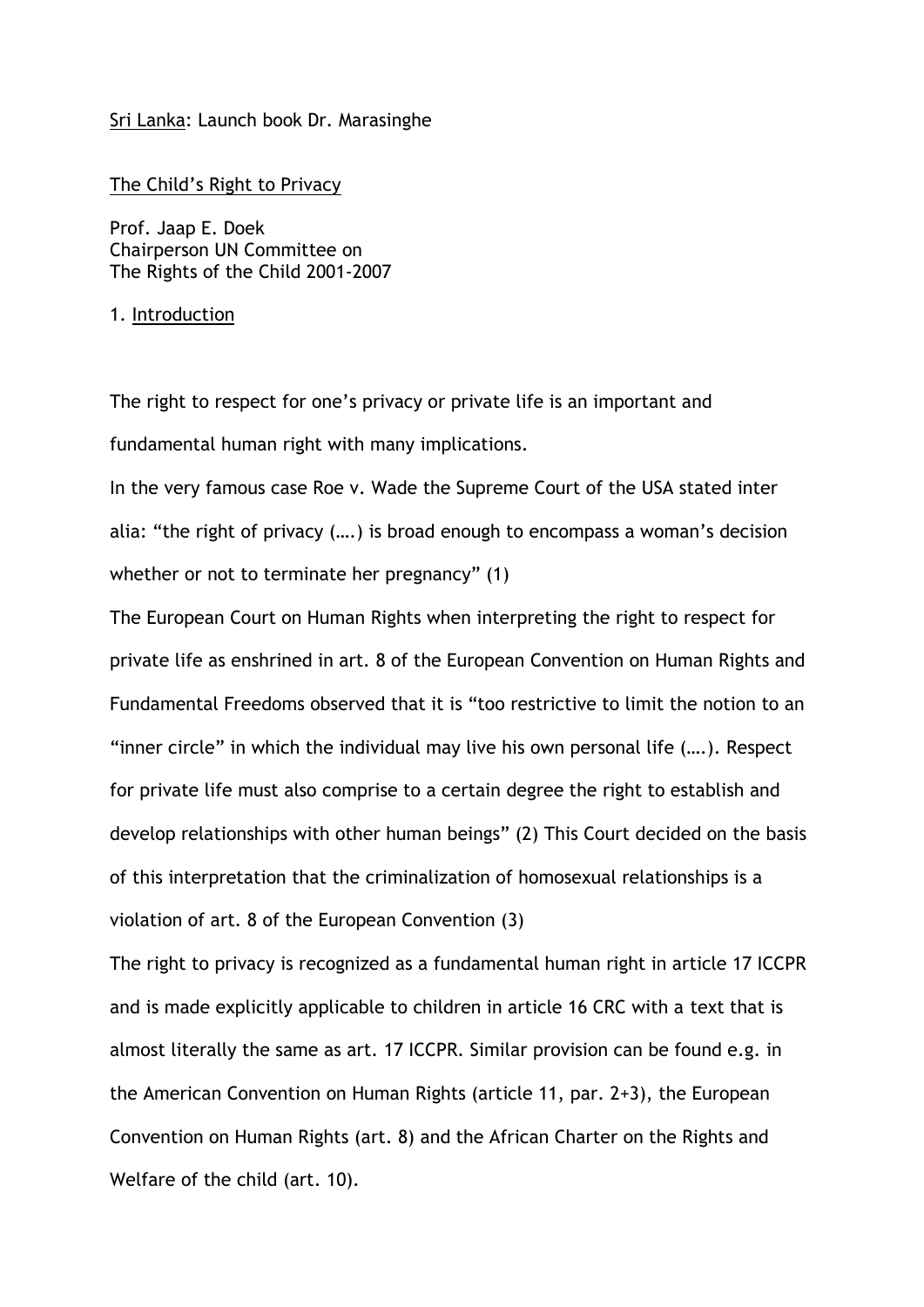But in the discussion of children's rights, both in the literature and in the monitoring of the implementation of the CRC, the attention paid to the child's right to privacy is very limited.

I am therefore very pleased that Dr. Marasinghe made this right the object of a very comprehensive and analytical study. Her book is the first all encompassing study of the child's right to privacy. In this book she presents and discusses the many implications of this right based on a rights-based and broad interpretation. It is a very important contribution to a better understanding and implementation of the child's right to privacy. Dr. Marasinghe thank you very much, also on behalf of the UN Committee on the Rights of the Child.

It is impossible for me to discuss in full the richness of this study. In my presentation I will deal with some of the implications of the child's rights to privacy, with special attention to the role of parental responsibilities in the exercise by the child of this right, followed by some discussions on the right to privacy of children in institutions.

But first I want to make some general remarks.

### 2. General Remarks

Dr. Marasinghe in her book argues in favour of a broad interpretation of the child's right to privacy, which means, in her opinion, that this right comprises the right to pursue the development of her/his personality and the right to protect her/his physical and moral integrity. The first right may be, as Dr. Marasinghe rightly acknowledges, subject to the rights of parents (or other caretakers) to give direction and guidance to the child and is also subject to State regulation (see par.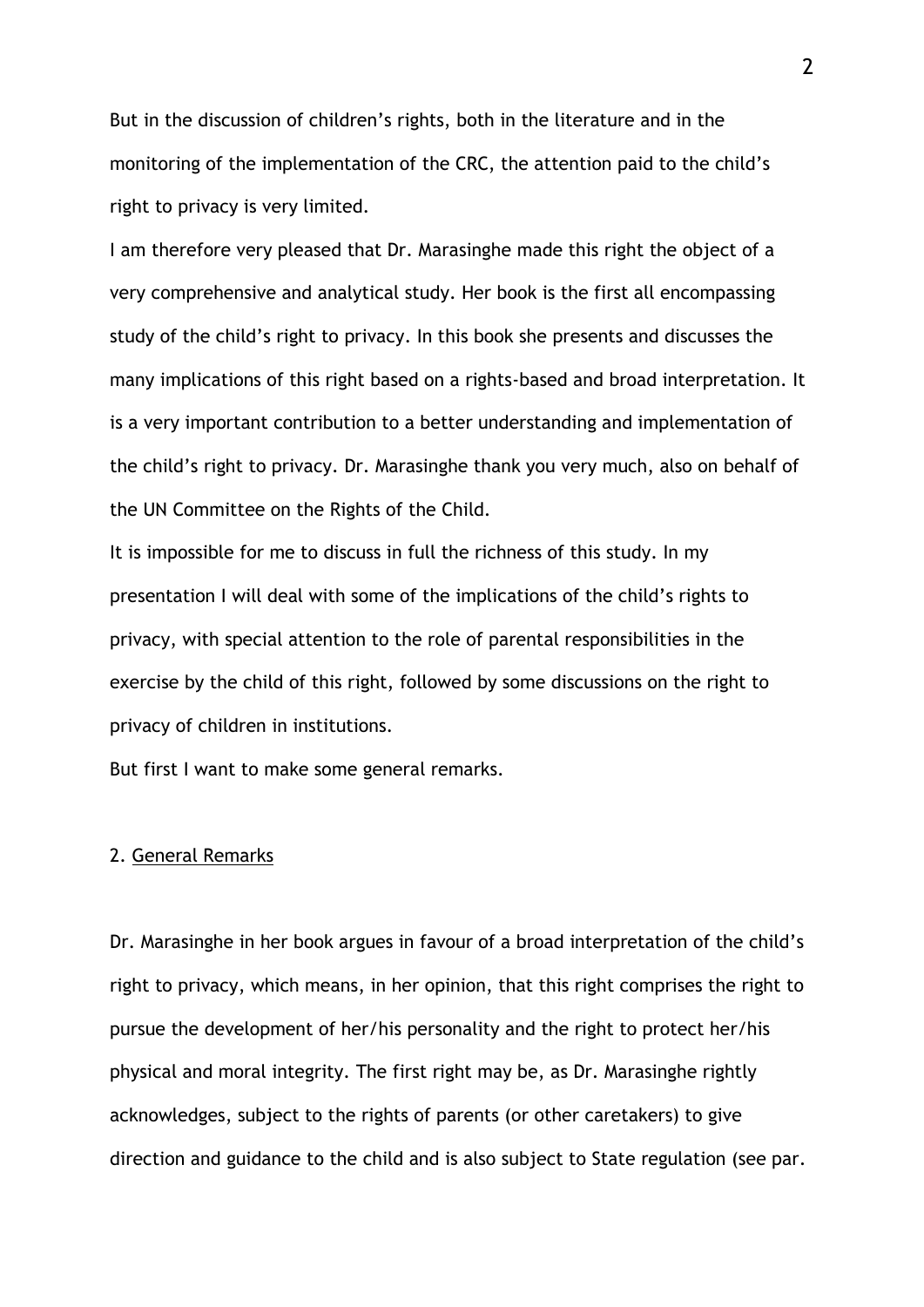6.1.1). The second right is particularly important for children, given their greater vulnerability to abuse, violence and exploitation. In practice this means that the right to privacy is not necessary as a legal basis for this protection and the CRC Committee does not link the right to protection to the right to privacy. But I very much concur with Dr. Marasinghe's approach because it also fits in the so-called holistic approach of the CRC by the CRC Committee. In this approach a single article or right is not interpreted/implemented in isolation, but in the wider context of the other articles of the CRC in a dynamic manner.

This means e.g. that the right to privacy should indeed contribute to the full and harmonious development of the child (see preamble to CRC) in order to be fully prepared for and enjoy a full and decent life in society in which he/she participates in an active and constructive manner (see e.g. art. 23, 30, 31 and 40 CRC). It also means that all children, without discrimination of any kind, should be guaranteed full respect for her/his right to privacy and this may require specific measures for children belonging to minorities of indigenous peoples, living in remote/rural areas or in institutions(art.2 CRC).

Further more the exercise of this right to privacy will depend on the child's evolving capacities (maturity and age) (art. 5 and 12 CRC) and may be limited and/or corrected when necessary in the best interests of the child. Finally a general observation of the text of art. 16 CRC:

- it does not explicitly say that the child has the right to privacy;

- it states: "No child shall be subjected to arbitrary and unlawful interference with his or her privacy (….)" and that the child "has the right to the protection of the law against such interference (….)";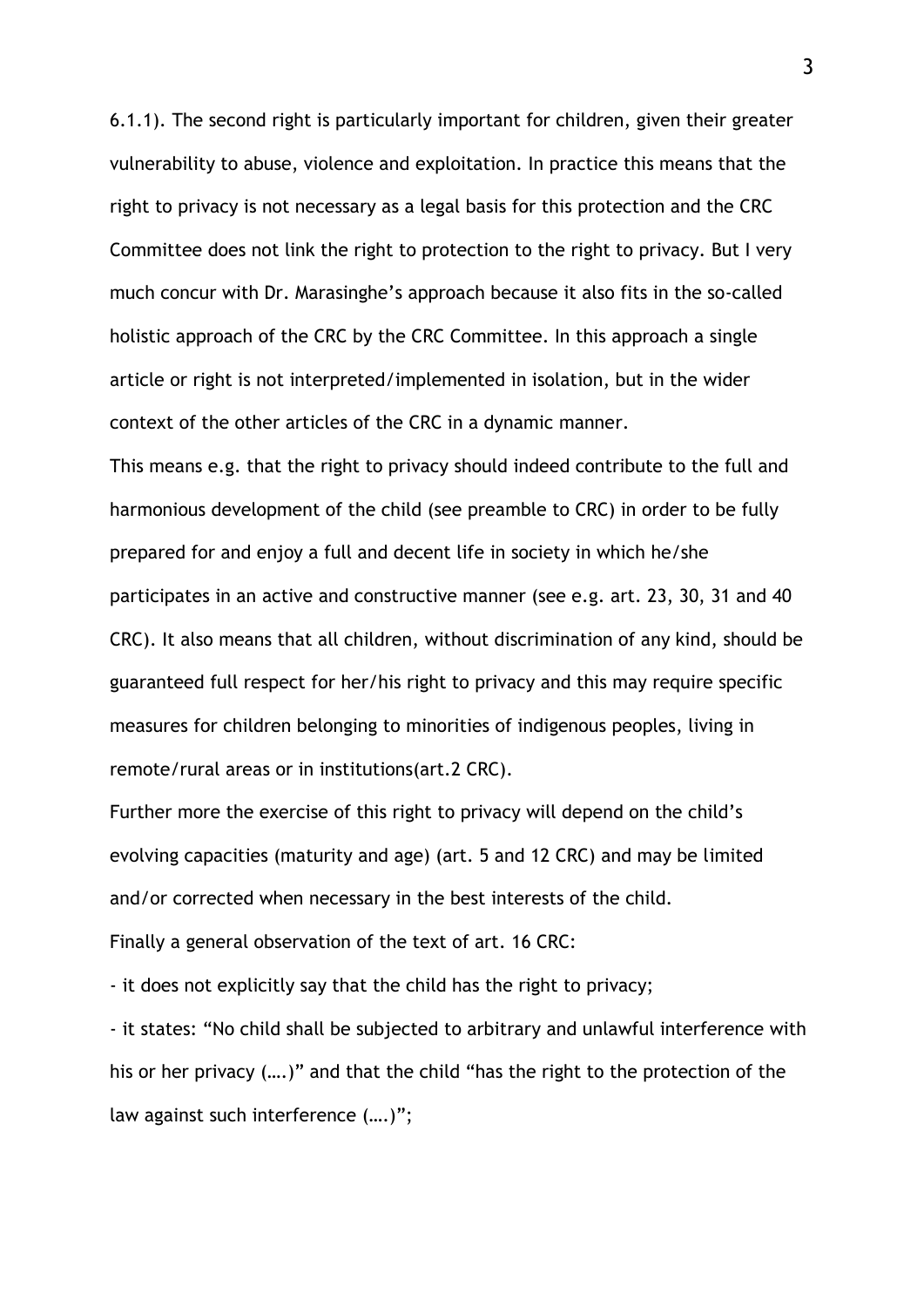- it means that States that did ratify the CRC (total today: 193) are under the obligation to adopt and enforce legislative and other measures to give effect to the prohibition of arbitrary or unlawful interference with the child's privacy. It means that interference can only take place under conditions and in circumstances spelled out in the law, which itself must comply with the provisions and objectives of the CRC. The term "arbitrary interference" can extend to interference provided under the law, in other words: it is meant to guarantee that even an interference provided by the law must be in accordance with the CRC (if not, it can be considered arbitrary) and should be, in any event, reasonable in the particular circumstances of the case (4).

In short: art. 16 CRC requires that governments of States Parties take measures to protect the child's right to privacy and to allow her/him to enjoy/exercise/benefit from that right.

### 3. The CRC: children's rights and paternal responsibilities

The CRC is not only a rich but also a complex human rights treaty. One of the key characteristics that distinguish it from other human rights treaties is the fact that the child is a developing individual and that parents (or other caretakers) have the prime responsibility for the upbringing and development of the child. This is fully recognized in, inter alia, articles 5, 18 and 27 CRC and the CRC is the only human rights treaty that fully respects the rights and duties of the parents and the role of the (extended) family. In this context let me summarize the content of these articles: the CRC expects that;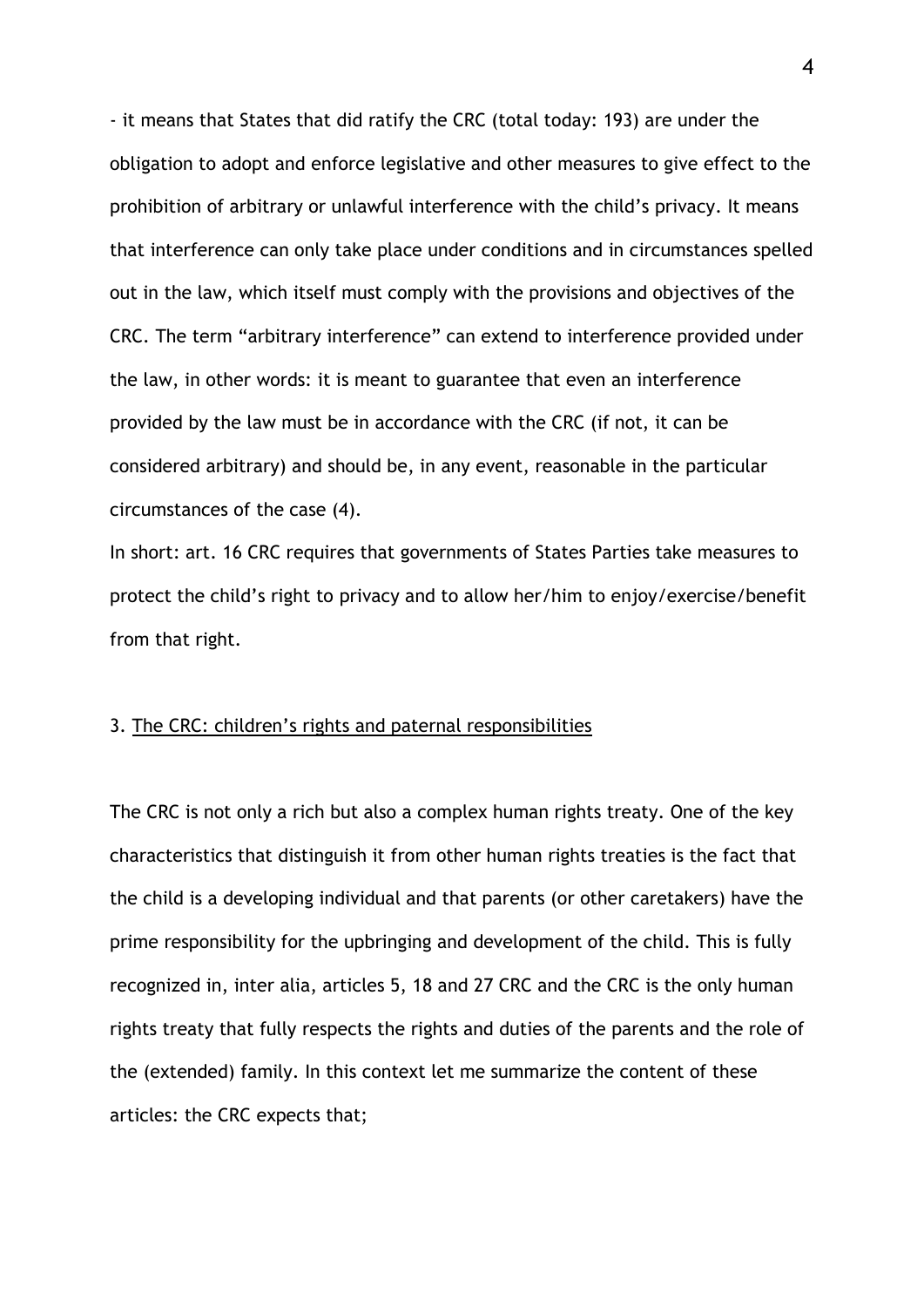- States respect the responsibilities, rights and duties of parents to provide the child appropriate direction and guidance in the exercise by the child of the rights recognized in the CRC;

- parents should do this in a manner consistent with the child evolving capacities and ensure that the best interests of the child will be their basic concern. Fine and interesting: but what does it mean more concretely for the child's right to privacy?. Let me explain this by discussing some of the quite sensitive issues that can be raised in relation to this right.

In the home:

**.** Can a parent open letters addressed to the child and/or can he/she read the child's diary?

Answer: No, unless ….. there is well founded fear that the child is engaged in risky activities. Factor: age/maturity + preference should be given to open communication, discussion of parent's concern instead of secretly violating the child's right to privacy.

**.** Can a parent take measures to stop or prohibit the relation/friendship of the child with another? With reference to previous remark that right to privacy also comprise to a certain degree the right to establish and develop relationships with other beings.

Answer: a simple no or yes is not possible. Depends again on the reason for such prohibition; and the age and maturity are factors to be taken into account as well as the best interests of the child e.g. fear for engagement in risky activities. But under the CRC such prohibition cannot be justified simply by e.g. the "colour of the relation" or the fact that the other belongs to a minority or for any other reason that is discriminatory in the light of article 2 CRC.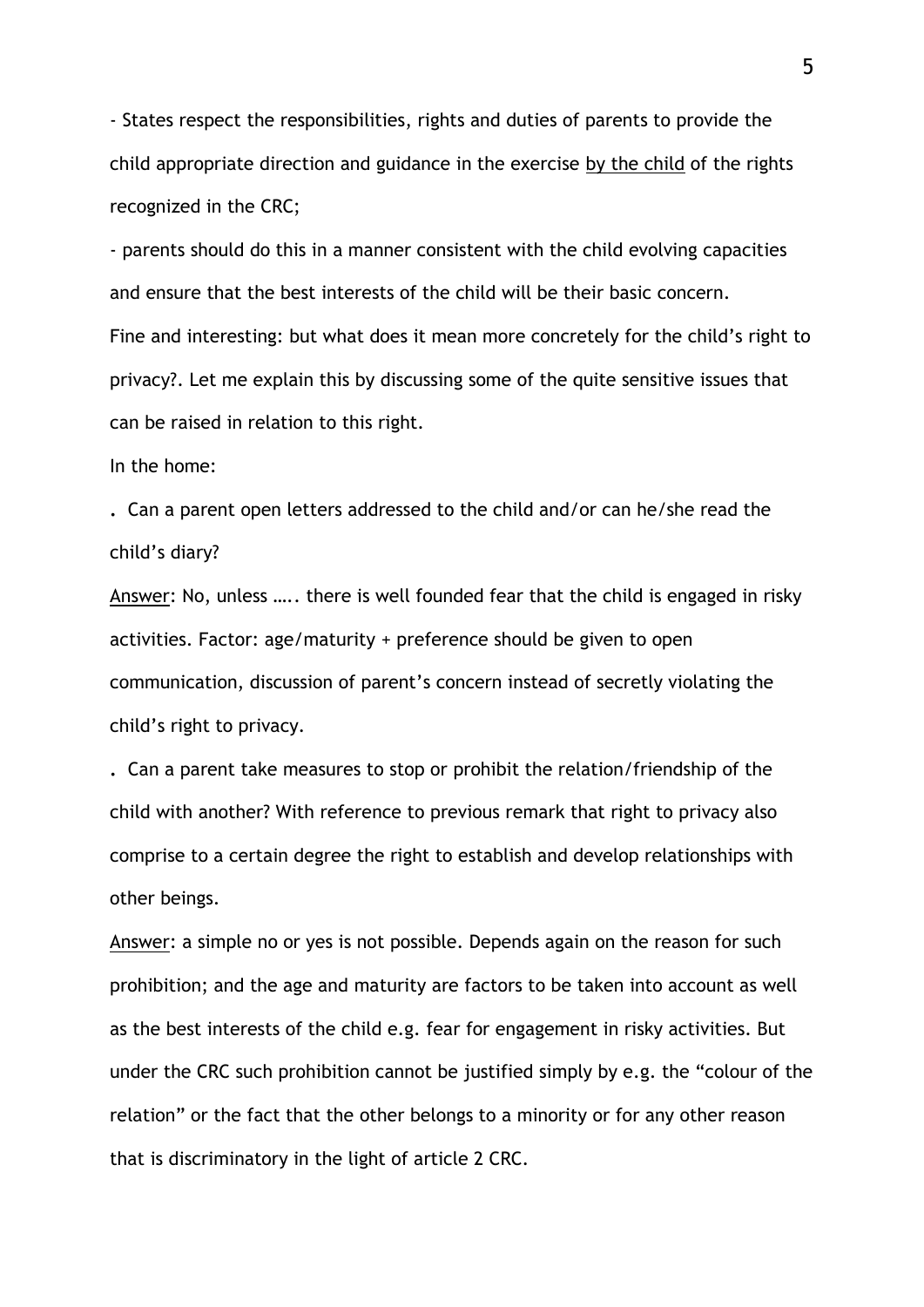With reference to the best interests of the child: the CRC Committee has repeatedly recommended to prevent early marriages and is of the opinion that the minimum age for marriage should be set at 18 for both boys and girls.

**.** Can a child receive medical or other treatment or counseling without consent of the parent, including access to contraceptives and termination of pregnancy? Answer: the CRC does not contain specific answers to these questions. In States Parties to the CRC different rules and regulations do exist for this kind of problems and sometimes they are non-existent. Factors taken into account: age and maturity and evolving capacities. Sometimes left to the doctor to decide whether the child is mature enough to make an independent decision, that is without the involvement/prior consent of the parent(s). Sometimes the law sets specific age limits e.g. only possible if the child has reached age limits e.g. only possible if the child has reached the age of 16.

The CRC Committee is of the opinion that the accessibility of voluntary confidential HIV counselling and testing with due attention to the evolving capacities (which determines whether parental consent is needed) is fundamental for the child's health and development and that government must not impose mandatory HIV/AIDS testing. The confidentiality of HIV test results must be protected, consistent with the obligation to protect the privacy of children, and information on the HIV status of children should not be disclosed to others, including parents, without the child's consent (5).

#### 4. Children in institutions

Based on the reports submitted by governments to the CRC Committee on the implementation of the CRC it can be concluded that there is a serious lack of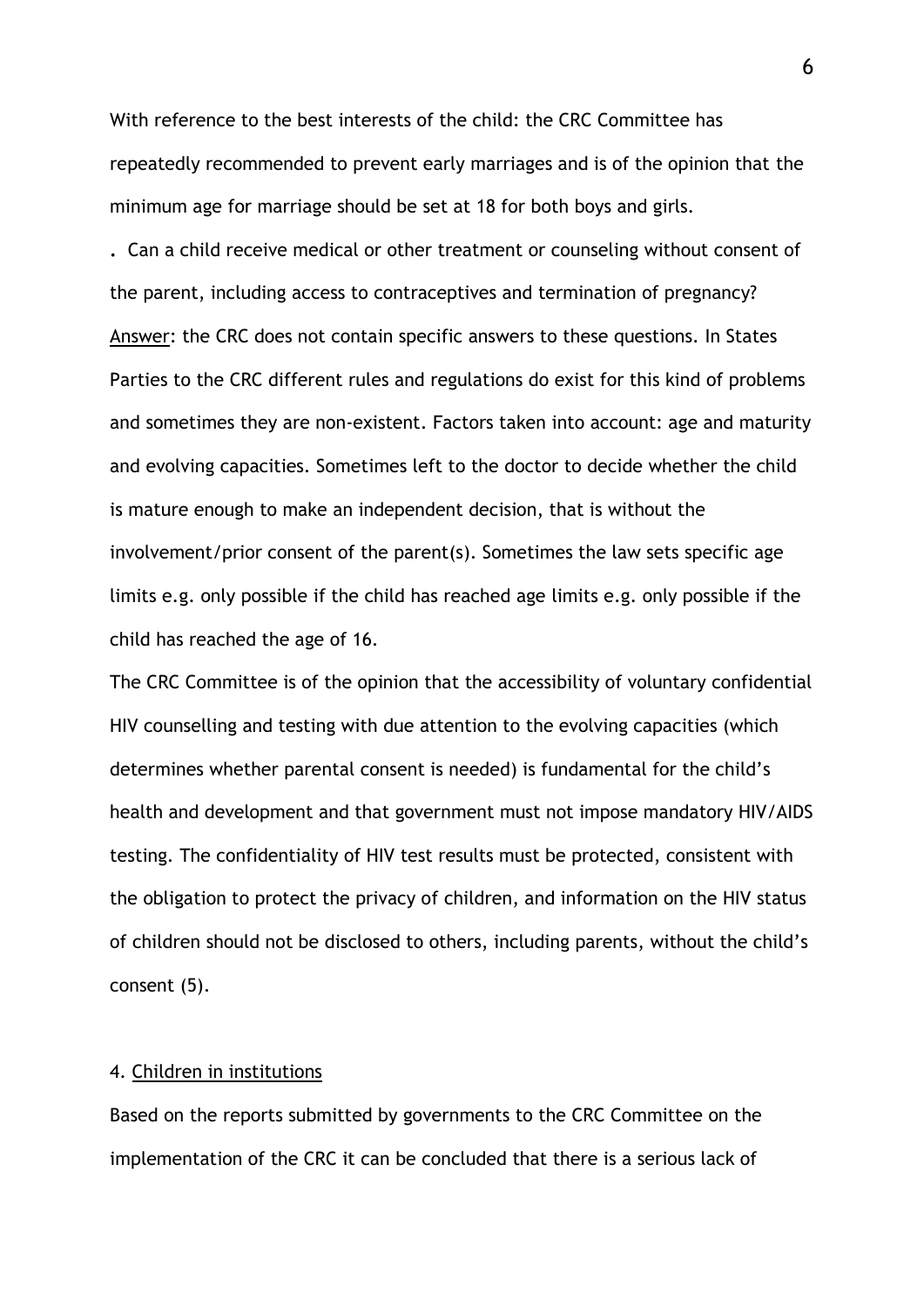respect for the child's right to privacy. In many countries various legislative and other measures are needed to ensure in practice full respect for the child's right to privacy. What is needed can be found e.g. in the UN rules for the Protection of Juveniles Deprived of their Liberty, rules that are applicable to other forms of institutional care. By way of example:

- files, records and other information on the child should be kept confidential and only accessible to authorized persons; the child should have access to the records/files and to contest facts or opinions contained in the files with the right to require rectification of inaccurate, unfounded or unfair statements; - every child should, in accordance with local and national standards, be provided

with separate and sufficient bedding;

- sanitary installations should be so located and of a sufficient standard to comply with the physical needs in privacy;

- the child should be allowed to possess personal goods because it is a basic element of the right to privacy and essential for the psychological well being of the child; this also applies for the right to use their own clothing;

- the child should have the right to receive regular and frequent visit twice a week at least with the person of her/his choice in circumstances that respect the child's right to privacy; this also applies for the right to communicate in writing or by telephone at least twice a week with the person of her/his choice.

Concluding remarks I could only discuss some aspects of the right to privacy of the child. But it may be clear that this right has many implications and that it concludes some sensitive issues, particularly regarding the relation between the respect for this right and the responsibilities and rights of parents.